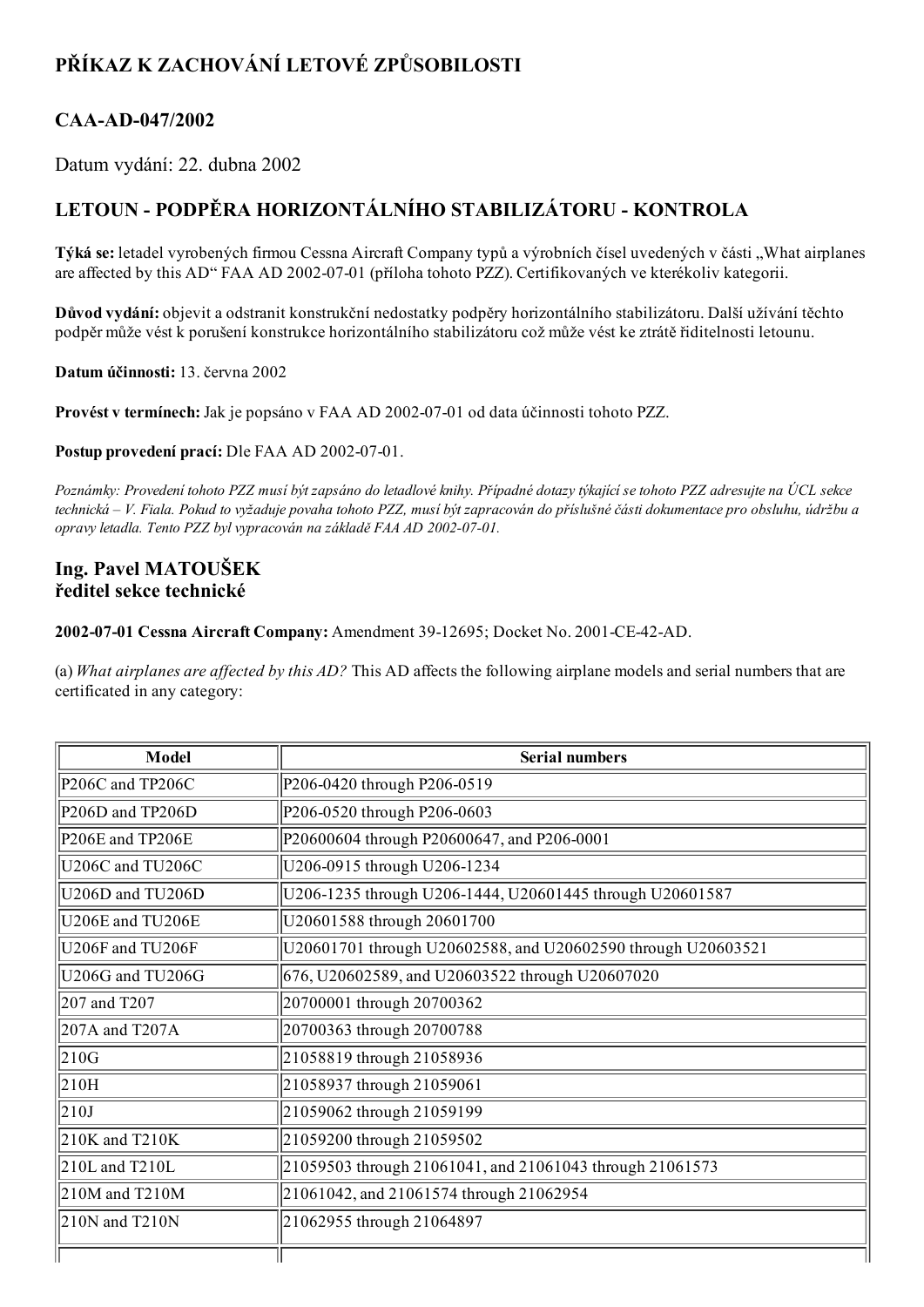| $\vert$ P <sub>210</sub> N | $\text{P21000001}$ through P21000834      |
|----------------------------|-------------------------------------------|
| $\vert$ T210G              | $\text{T210-0198}$ through T210-0307      |
| $\parallel$ T210H          | T210-0308 through T210-0392               |
| $\parallel$ T210J          | T210-0393 through T210-0454, and 21058140 |

(b) Who must comply with this AD? Anyone who wishes to operate any of the airplanes identified in paragraph (a) of this AD must comply with this AD.

(c) What problem does this AD address? The actions specified by this AD are intended to detect and replace structurally deficient horizontal stabilizer attachment brackets. Continued use of such brackets could result in structural failure of the horizontal stabilizer with reduced or loss of control of the airplane.

(d) What actions must I accomplish to address this problem? To address this problem, you must accomplish the following:

| <b>Actions</b>                                                                                                                                                                                                                                                                                                                                                                                                                                                                                                                                                                                                                  | Compliance                                                                                                                                | <b>Procedures</b>                                                                                                                                                  |
|---------------------------------------------------------------------------------------------------------------------------------------------------------------------------------------------------------------------------------------------------------------------------------------------------------------------------------------------------------------------------------------------------------------------------------------------------------------------------------------------------------------------------------------------------------------------------------------------------------------------------------|-------------------------------------------------------------------------------------------------------------------------------------------|--------------------------------------------------------------------------------------------------------------------------------------------------------------------|
| (1) Maintenance Records Check:                                                                                                                                                                                                                                                                                                                                                                                                                                                                                                                                                                                                  | Within the next 50 hours time-in-<br>service (TIS) after May 13, 2002 (the<br>effective date of this AD), unless<br>already accomplished. | No special procedures required to<br>check the logbook.                                                                                                            |
| (i) Check the maintenance records to<br>determine whether a horizontal<br>stabilizer attachment reinforcement<br>bracket, part number (P/N) 1232624-1,<br>shipped by Cessna from February 27,<br>1998, through March 17, 2000, is<br>installed. The owner/operator holding at<br>least a private pilot certificate as<br>authorized by section 43.7 of the<br>Federal Aviation Regulations (14 CFR<br>43.7) may perform this check.                                                                                                                                                                                             |                                                                                                                                           |                                                                                                                                                                    |
| (ii) If, by checking the maintenance<br>records, the owner/operator can<br>positively show that a horizontal<br>stabilizer attachment reinforcement<br>bracket, P/N 1232624-1, shipped by<br>Cessna from February 27, 1998, through<br>March 17, 2000, is not installed, then<br>the inspection requirement of paragraph<br>$(d)(2)$ and the replacement requirement<br>of paragraph (d)(3) of this AD do not<br>apply. You must make an entry into the<br>aircraft records that shows compliance<br>with this portion of the AD, in<br>accordance with section 43.9 of the<br>Federal Aviation Regulations (14 CFR<br>$43.9$ . |                                                                                                                                           |                                                                                                                                                                    |
| $(2)$ Inspection: Visually inspect the right Within the next 50 hours TIS after<br>and left horizontal stabilizer attachment   May 13, 2002 (the effective date of<br>reinforcement brackets, part number<br>$(P/N)$ 1232624-1, for the existence of<br>seam welds along both the lower<br>inboard and outboard wall/flange.                                                                                                                                                                                                                                                                                                    | this AD), unless already<br>accomplished                                                                                                  | In accordance with the<br>Accomplishment Instructions in<br>Cessna Service Bulletin SEB00-10,<br>dated November 6, 2000, and the<br>applicable maintenance manual. |
| (3) Replacement:                                                                                                                                                                                                                                                                                                                                                                                                                                                                                                                                                                                                                | Accomplish any necessary<br>replacements prior to further flight<br>after the inspection required by                                      | In accordance with the<br>Accomplishment Instructions in<br>Cessna Service Bulletin SEB00-10,                                                                      |